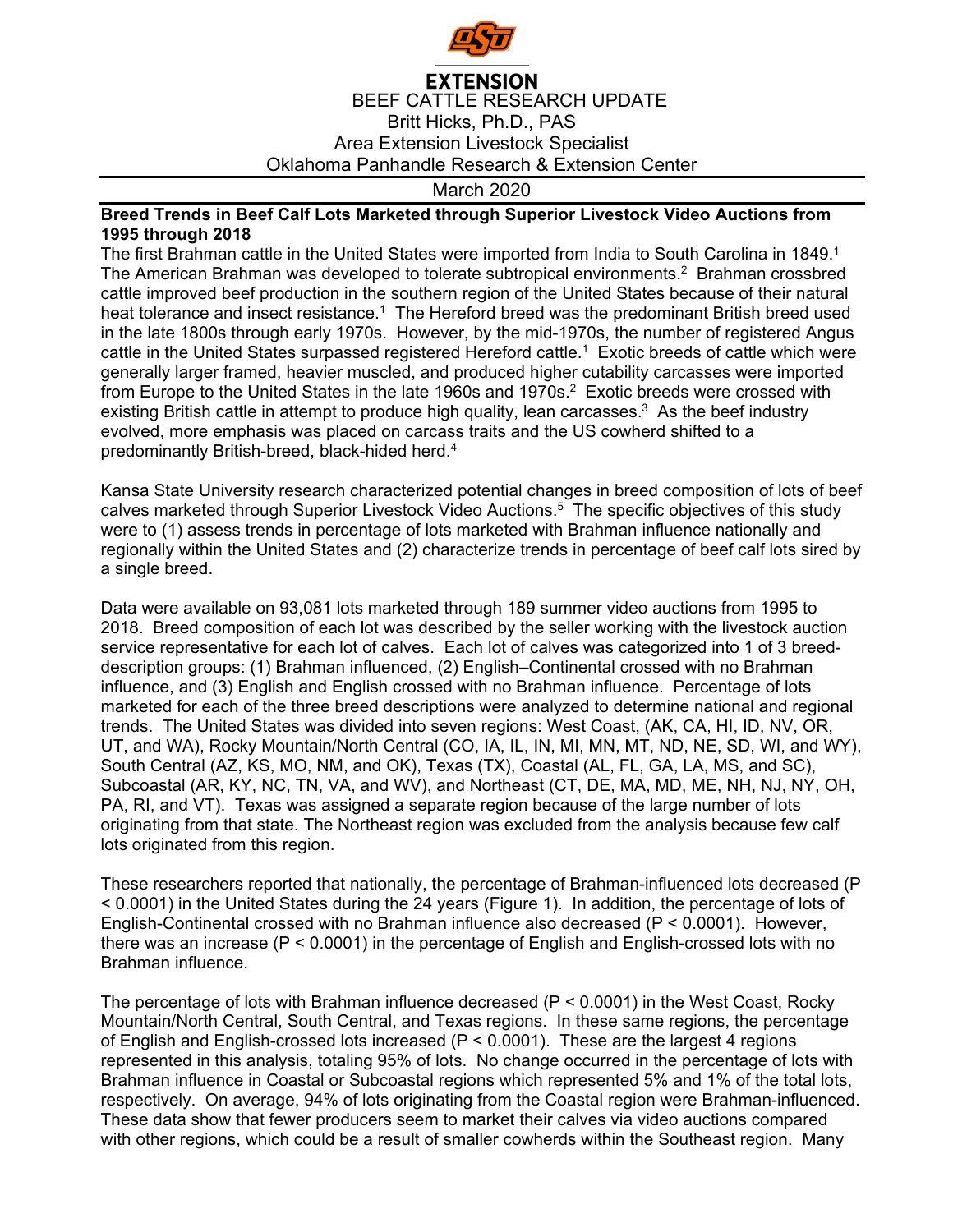

producers in the Southern region of the United States maintain a cowherd with some Brahman influence because of the breed's enhanced heat tolerance and parasite resistance.

These authors noted that the decrease in the percentage of lots of beef calves with Brahman influence marketed via this video auction service could be a result of several factors. One potential explanation for the change in breed composition of lots of beef calves is price differences between the breed categories. Of the sold lots, Brahman-influenced lots had average price discounts of \$4.49 and \$3.65 per cwt of body weight when compared with lots of English and English-crossed and English-Continental crossed with no Brahman influence, respectively. These price discounts are likely driven by the beef industry's emphasis on carcass traits since Brahman cattle produce less tender, lesser marbled meat than non-Brahman cattle.